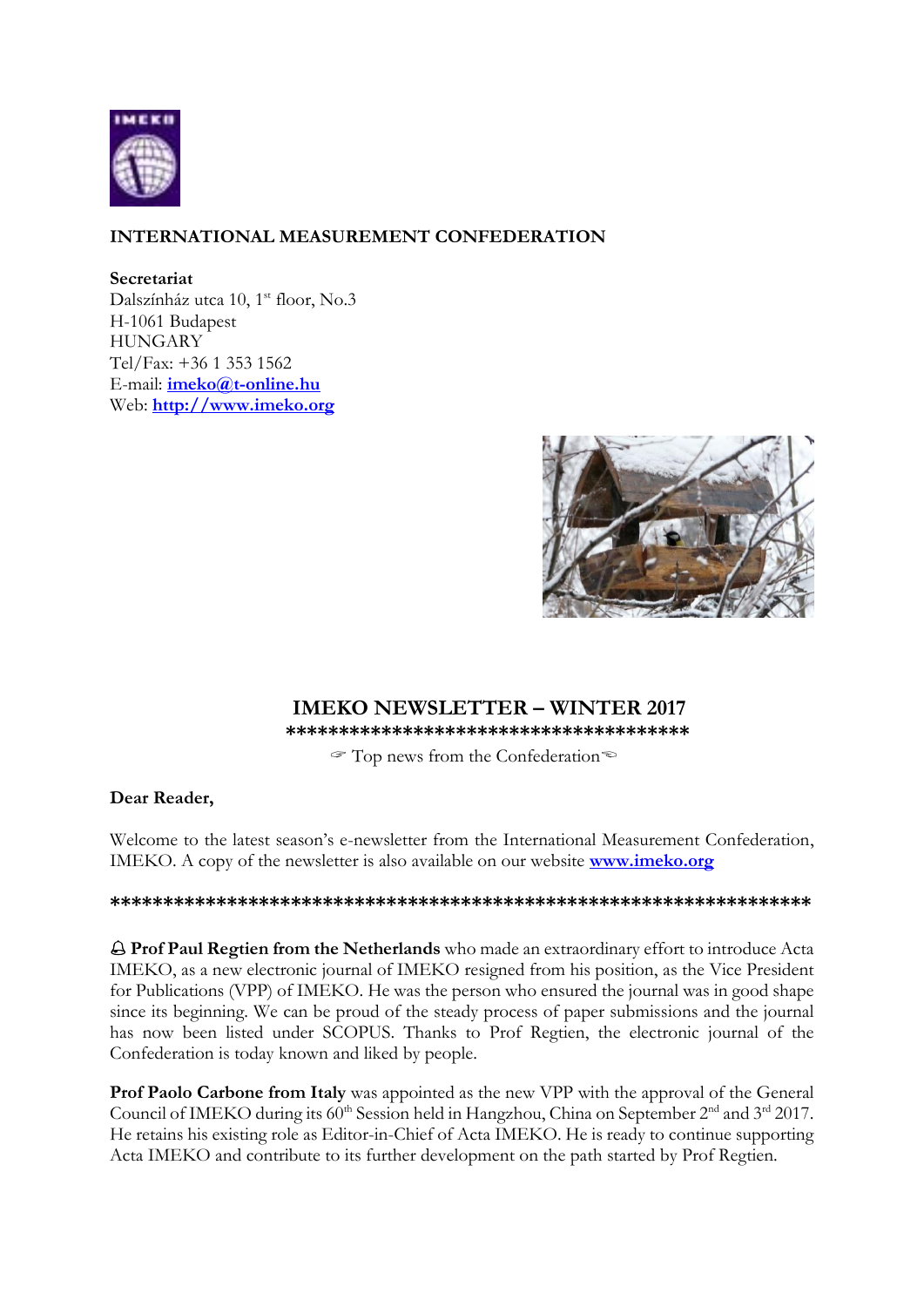The GC thanked Prof Regtien for his long-term and active work and support for the IMEKO publication policy, with special regard to Acta IMEKO, and simultaneously congratulated Prof Carbone on his extended new job.





Prof Paul Regtien Prof Paolo Carbone

 **Prof Kenneth T. V. Grattan from the United Kingdom** completed his activity after more than 10 years as Editor-in-Chief of the Journal Measurement. It was agreed that Prof Paolo Carbone, the new Vice President for Publications (VPP) and the Presidium of IMEKO would liaise with Dr Alison Waldron, senior publisher from Elsevier on the way forward for Measurement and its on-going relationship with our Confederation. The GC in Hangzhou expressed its thanks to Prof Grattan for his excellent work on the progress of Measurement Journal.



Prof Kenneth T.V. Grattan

 **Prof Francesco Righini from Italy**, Honorary Member of IMEKO Advisory Board, former Chairperson of the IMEKO Technical Committee 12 (Thermal and Temperature Measurement), and our excellent colleague received the European Conferences on Thermophysical Properties (ECTP) prestigious Lifetime Award in their event held in Graz, Austria in the week September 2nd  $-8^{\text{th}}$  2017.

Our Community warmly congratulates him on this great recognition for his long-term research activities in thermal measurements.

Photos about Prof Righini receiving the ECTP Lifetime Award with the precious moments of the Ceremony in Graz.



Prof Righini's acceptance talk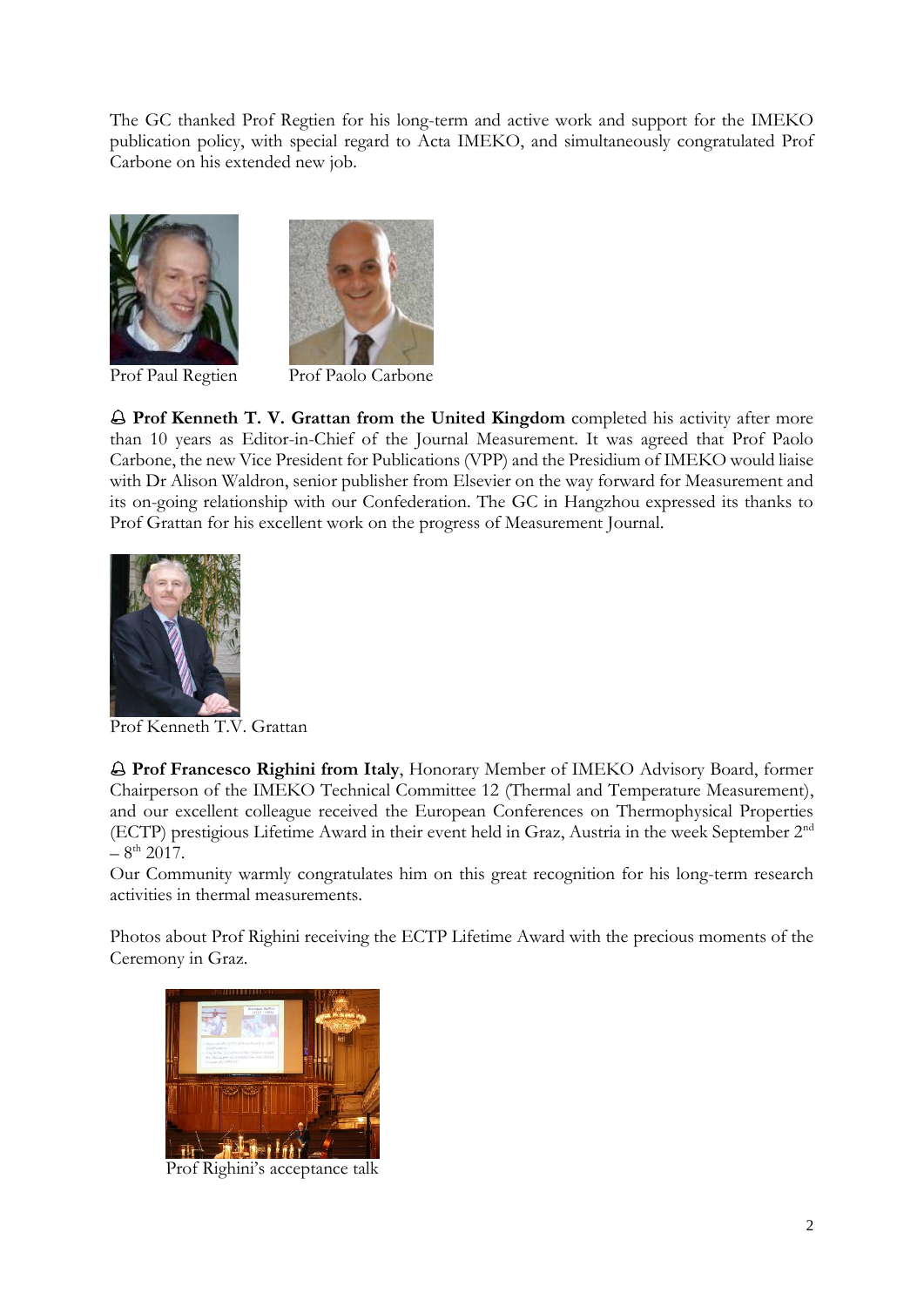

Prof Righini (in the middle of the photo) together with the Conference Organizer and the Chair of the Award Committee

 The leading International Measurement Fair, SENSOR + TEST 2018 – with the special topic **"Sensor and Measuring Technology in the Industrial Internet"** – will be held **from June 26th to 28th 2018** at the Nuremberg Exhibition Center. (New as of 2018: In the future, the SENSOR + TEST will always be held in the last week of June.)

The regular events, the 19. ITG/GMA Conference – Sensors and Measuring Systems as well as the ettc2018 – European Test and Telemetry Conference will take place parallel to enrich the fair with scientific facts and outlooks for the future of this industry.

<http://www.sensor-test.de/welcome-to-the-measurement-fair-sensor-test-2018>



# **The site and the dates of the 61 st GC Session and the related Meetings:**

**Venue:** Belfast, Northern Ireland

### **Dates for the IMEKO Annual Meetings 2018:**

September  $1^{st} - 2^{nd}$  2017 (Saturday-Sunday)

- **Advisory Board Meeting**:
- **Technical and Editorial Board Meetings**:
- **60th General Council Session**:

**The site and the dates of the IMEKO XXII World Congress 2018:**

 Congress venue: **Waterfront Hall Conference & Exhibition Centre in Belfast, Northern Ireland**

**September 3rd – 6 th 2017 (Monday –Thursday)**

Organizers: host IMEKO UK Member Organization**, Institute of Measurement & Control** 

**(Inst MC) and National Physical Laboratory (NMP)**

Website: [http://www.imeko2018.org](http://www.imeko2018.org/)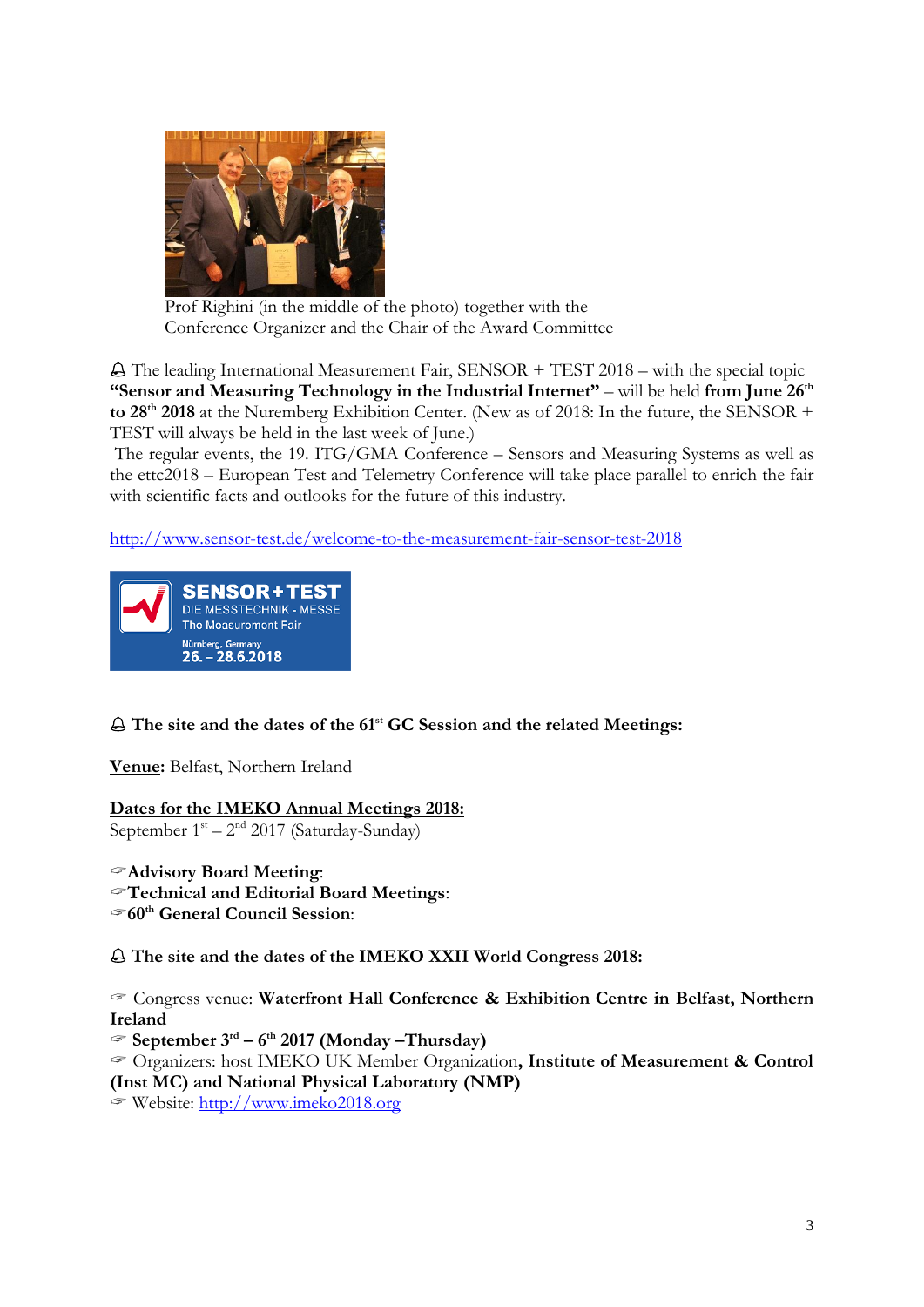

The UK bodies will bring a diverse and fascinating programme to the next year's IMEKO World Congress which is being held in the United Kingdom for the first time in over 40 years, hosted by the IMEKO UK Member Organization: the Institute of Measurement & Control (Inst MC), the UK's specialist Professional Engineering Institute, with active involvement of many other UK professional bodies, so the National Physical Laboratory (NPL), universities and industry. This great event will cover all aspects of current research in the field of measurement and will attract some of the world's largest companies from the sensor, instrumentation, automation, and IoT industries. Notable key-note speakers, scientists and programs of technical presentations and papers from the IMEKO Technical Committees (TCs) with active membership are invited, and a very extensive exhibition will be held for the industrial bodies. A professional conference organizer, the MCI Belfast is the contracted service provider for the event. The venue of the World Congress is the Belfast Waterfront Conference & Exhibition Centre in the capital city of Northern Ireland. The website for the IMEKO XXII World Congress 2018 is fully live and accessible for those who want to plan to attend this great event in due time. [http://www.imeko2018.org.](http://www.imeko2018.org/) (Online registration will open from early 2018.)

## **The site and the dates of the IMEKO XXIII World Congress 2021:**

Congress venue: **Pacifico Yokohama, Japan**

**August 30th – September 3rd 2021 (Monday – Friday)**

 Organizers: host Japanese Member Organization, the **Society of Instrument and Control Engineers (SICE.)**



The Japanese bodies are working on a good way to organize the event. They have already established the relevant organization with several committees. The organizers of the IMEKO XXIII WC will get a firm support from the National Institute of Advanced Industrial Science and Technology (AIST) and the National Metrology Institute of Japan (NMIJ). Also, they plan to cooperate with several academic societies and three important industrial associations, namely, the Japan Electric Measuring Instruments Manufacturers' Association (JEMIMA), the Japan Measuring Instruments Federation (JMIF) and the Japan Analytical Instruments Manufacturers' Association (JAIMA). Ms. Fumiko Hayashi, the Mayor of the City of Yokohama, also provides a robust support for this event.

 **ACTA IMEKO** has in the meantime published **its 2 latest issues in July and September 2017.** [https://acta.imeko.org/index.php/acta-imeko.](https://acta.imeko.org/index.php/acta-imeko)